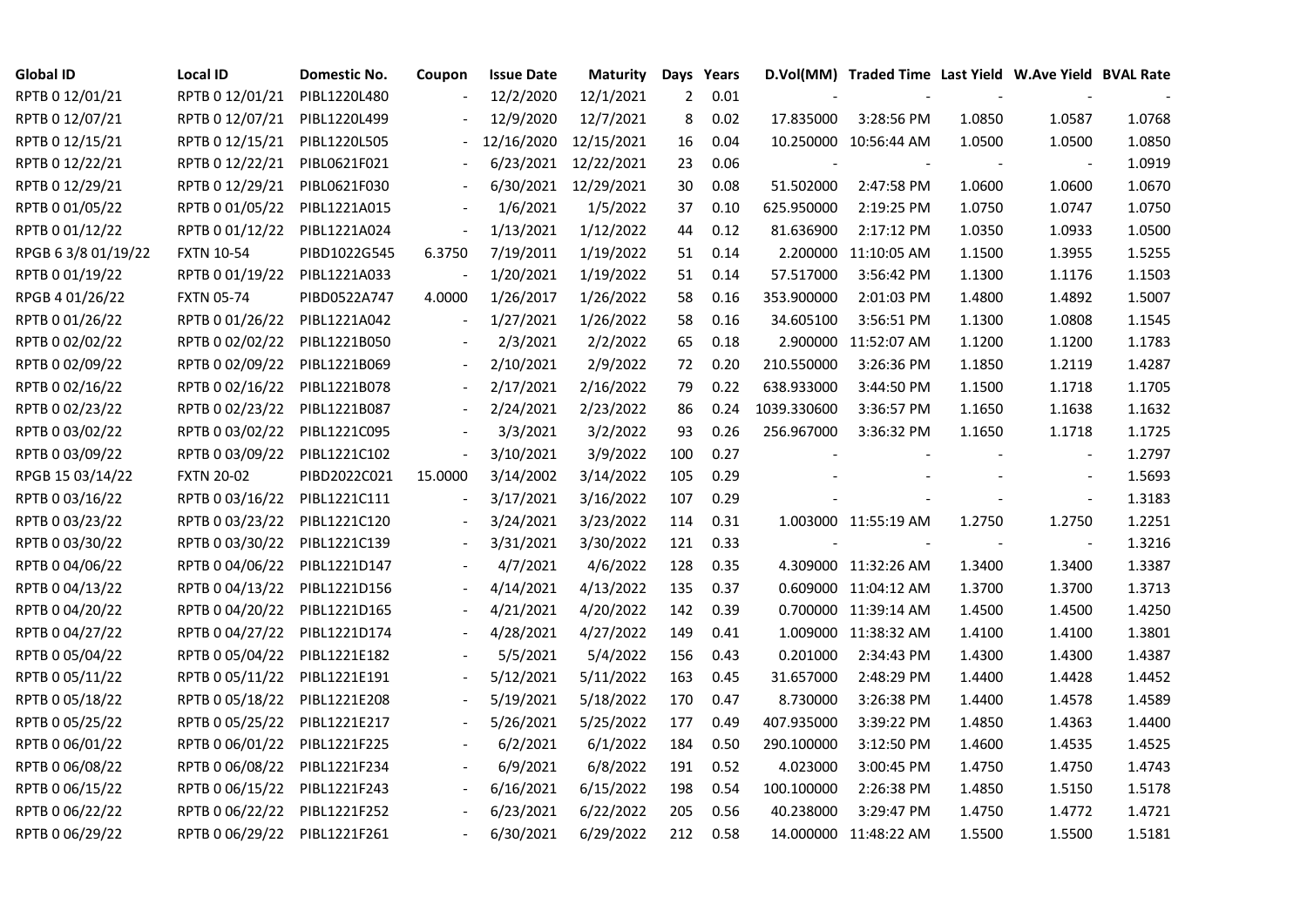| <b>Global ID</b>     | <b>Local ID</b>   | Domestic No. | Coupon                   | <b>Issue Date</b> | <b>Maturity</b> |     | Days Years |            | D.Vol(MM) Traded Time Last Yield W.Ave Yield BVAL Rate |        |                          |        |
|----------------------|-------------------|--------------|--------------------------|-------------------|-----------------|-----|------------|------------|--------------------------------------------------------|--------|--------------------------|--------|
| RPGB 4 3/4 07/04/22  | <b>FXTN 03-24</b> | PIBD0322G247 | 4.7500                   | 7/4/2019          | 7/4/2022        | 217 | 0.59       |            |                                                        |        |                          | 1.6563 |
| RPTB 0 07/06/22      | RPTB 0 07/06/22   | PIBL1221G279 |                          | 7/7/2021          | 7/6/2022        | 219 | 0.60       | 147.623000 | 2:25:05 PM                                             | 1.5300 | 1.5251                   | 1.5175 |
| RPTB 0 07/13/22      | RPTB 0 07/13/22   | PIBL1221G288 | $\overline{\phantom{a}}$ | 7/14/2021         | 7/13/2022       | 226 | 0.62       |            |                                                        |        |                          | 1.5250 |
| RPTB 0 07/20/22      | RPTB 0 07/20/22   | PIBL1221G297 | $\blacksquare$           | 7/21/2021         | 7/20/2022       | 233 | 0.64       |            |                                                        |        | $\blacksquare$           | 1.5448 |
| RPTB 0 07/27/22      | RPTB 0 07/27/22   | PIBL1221G304 | $\blacksquare$           | 7/28/2021         | 7/27/2022       | 240 | 0.66       |            |                                                        |        | $\blacksquare$           | 1.5227 |
| RPGB 4 7/8 08/02/22  | <b>FXTN 10-56</b> | PIBD1022H562 | 4.8750                   | 8/2/2012          | 8/2/2022        | 246 | 0.67       |            |                                                        |        |                          | 1.9388 |
| RPTB 0 08/03/22      | RPTB 0 08/03/22   | PIBL1221H312 | $\blacksquare$           | 8/4/2021          | 8/3/2022        | 247 | 0.68       |            |                                                        |        | $\blacksquare$           | 1.5048 |
| RPTB 0 08/10/22      | RPTB 0 08/10/22   | PIBL1221H321 | $\overline{\phantom{a}}$ | 8/11/2021         | 8/10/2022       | 254 | 0.70       |            |                                                        |        | $\blacksquare$           | 1.5407 |
| RPTB 0 08/17/22      | RPTB 0 08/17/22   | PIBL1221H330 |                          | 8/18/2021         | 8/17/2022       | 261 | 0.72       |            |                                                        |        |                          | 1.5455 |
| RPTB 0 08/24/22      | RPTB 0 08/24/22   | PIBL1221H349 | $\overline{\phantom{a}}$ | 8/25/2021         | 8/24/2022       | 268 | 0.73       |            |                                                        |        | $\overline{\phantom{a}}$ | 1.5426 |
| RPTB 0 08/31/22      | RPTB 0 08/31/22   | PIBL1221I357 | $\overline{\phantom{a}}$ | 9/1/2021          | 8/31/2022       | 275 | 0.75       |            |                                                        |        | $\blacksquare$           | 1.5534 |
| RPTB 0 09/07/22      | RPTB 0 09/07/22   | PIBL1221I366 | $\overline{\phantom{a}}$ | 9/8/2021          | 9/7/2022        | 282 | 0.77       |            |                                                        |        | $\overline{\phantom{a}}$ | 1.5671 |
| RPGB 4 3/4 09/13/22  | <b>FXTN 10-57</b> | PIBD1022I570 | 4.7500                   | 9/13/2012         | 9/13/2022       | 288 | 0.79       |            |                                                        |        |                          | 2.0356 |
| RPTB 0 09/14/22      | RPTB 0 09/14/22   | PIBL1221I375 | $\overline{\phantom{a}}$ | 9/15/2021         | 9/14/2022       | 289 | 0.79       |            |                                                        |        | $\overline{\phantom{a}}$ | 1.5757 |
| RPTB 0 09/21/22      | RPTB 0 09/21/22   | PIBL1221I384 |                          | 9/22/2021         | 9/21/2022       | 296 | 0.81       |            |                                                        |        | $\blacksquare$           | 1.5587 |
| RPTB 0 09/28/22      | RPTB 0 09/28/22   | PIBL1221I393 |                          | 9/29/2021         | 9/28/2022       | 303 | 0.83       | 1.744000   | 3:16:52 PM                                             | 1.5700 | 1.5700                   | 1.6100 |
| RPTB 0 10/05/22      | RPTB 0 10/05/22   | PIBL1221J409 |                          | 10/6/2021         | 10/5/2022       | 310 | 0.85       |            |                                                        |        |                          | 1.5850 |
| RPTB 0 10/12/22      | RPTB 0 10/12/22   | PIBL1221J418 |                          | 10/13/2021        | 10/12/2022      | 317 | 0.87       | 8.092000   | 2:42:01 PM                                             | 1.5850 | 1.5850                   | 1.5815 |
| RPGB 12 3/4 10/17/22 | <b>FXTN 20-03</b> | PIBD2022J033 | 12.7500                  | 10/17/2002        | 10/17/2022      | 322 | 0.88       |            |                                                        |        | $\blacksquare$           | 1.9942 |
| RPTB 0 10/19/22      | RPTB 0 10/19/22   | PIBL1221J427 |                          | 10/20/2021        | 10/19/2022      | 324 | 0.89       |            | 1.000000 11:07:31 AM                                   | 1.5800 | 1.5800                   | 1.6190 |
| RPTB 0 10/26/22      | RPTB 0 10/26/22   | PIBL1221J436 |                          | 10/27/2021        | 10/26/2022      | 331 | 0.91       |            |                                                        |        | $\blacksquare$           | 1.8082 |
| RPTB 0 11/02/22      | RPTB 0 11/02/22   | PIBL1221K443 |                          | 11/3/2021         | 11/2/2022       | 338 | 0.93       |            |                                                        |        | $\overline{\phantom{a}}$ | 1.6403 |
| RPTB 0 11/09/22      | RPTB 0 11/09/22   | PIBL1221K452 |                          | 11/10/2021        | 11/9/2022       | 345 | 0.95       |            |                                                        |        |                          | 1.6012 |
| RPTB 0 11/16/22      | RPTB 0 11/16/22   | PIBL1221K461 |                          | 11/17/2021        | 11/16/2022      | 352 | 0.96       |            | 67.400000 11:27:41 AM                                  | 1.6155 | 1.6155                   | 1.6292 |
| RPTB 0 11/23/22      | RPTB 0 11/23/22   | PIBL1221K470 | $\blacksquare$           | 11/24/2021        | 11/23/2022      | 359 | 0.98       | 55.923000  | 3:54:46 PM                                             | 1.6350 | 1.6170                   | 1.7081 |
| RPGB 4 5/8 12/04/22  | RTB 05-11         | PIID0522L114 | 4.6250                   | 12/4/2017         | 12/4/2022       | 370 | 1.01       | 3.000000   | 2:06:53 PM                                             | 2.1000 | 2.1000                   | 2.1634 |
| RPGB 4 12/06/22      | <b>FXTN 10-58</b> | PIBD1022L585 | 4.0000                   | 12/6/2012         | 12/6/2022       | 372 | 1.02       |            |                                                        |        | $\overline{\phantom{a}}$ | 2.1098 |
| RPGB 4 3/8 02/11/23  | RTB 03-10         | PIID0323B101 | 4.3750                   | 2/11/2020         | 2/11/2023       | 439 | 1.20       | 219.950000 | 2:44:24 PM                                             | 2.3000 | 2.2370                   | 2.2583 |
| RPGB 13 02/20/23     | <b>FXTN 20-04</b> | PIBD2023B048 | 13.0000                  | 2/20/2003         | 2/20/2023       | 448 | 1.23       |            |                                                        |        | $\blacksquare$           | 2.3173 |
| RPGB 5 1/2 03/08/23  | <b>FXTN 05-75</b> | PIBD0523C752 | 5.5000                   | 3/8/2018          | 3/8/2023        | 464 | 1.27       |            | 2.000000 10:18:12 AM                                   | 2.3275 | 2.3275                   | 2.2380 |
| RPGB 3 1/2 04/21/23  | <b>FXTN 07-58</b> | PIBD0723D588 | 3.5000                   | 4/21/2016         | 4/21/2023       | 508 | 1.39       | 60.900000  | 2:55:28 PM                                             | 2.4000 | 2.4062                   | 2.2291 |
| RPGB 11 7/8 05/29/23 | <b>FXTN 20-05</b> | PIBD2023E054 | 11.8750                  | 5/29/2003         | 5/29/2023       | 546 | 1.50       |            |                                                        |        |                          | 2.4772 |
| RPGB 3 1/4 08/15/23  | RTB 10-04         | PIID1023H046 | 3.2500                   | 8/15/2013         | 8/15/2023       | 624 | 1.71       | 15.600000  | 2:20:43 PM                                             | 2.9000 | 2.8859                   | 2.7138 |
| RPGB 2 3/8 09/10/23  | <b>FXTN 03-25</b> | PIBD0323I252 | 2.3750                   | 9/10/2020         | 9/10/2023       | 650 | 1.78       | 25.000000  | 3:51:38 PM                                             | 2.8000 | 2.8000                   | 2.7064 |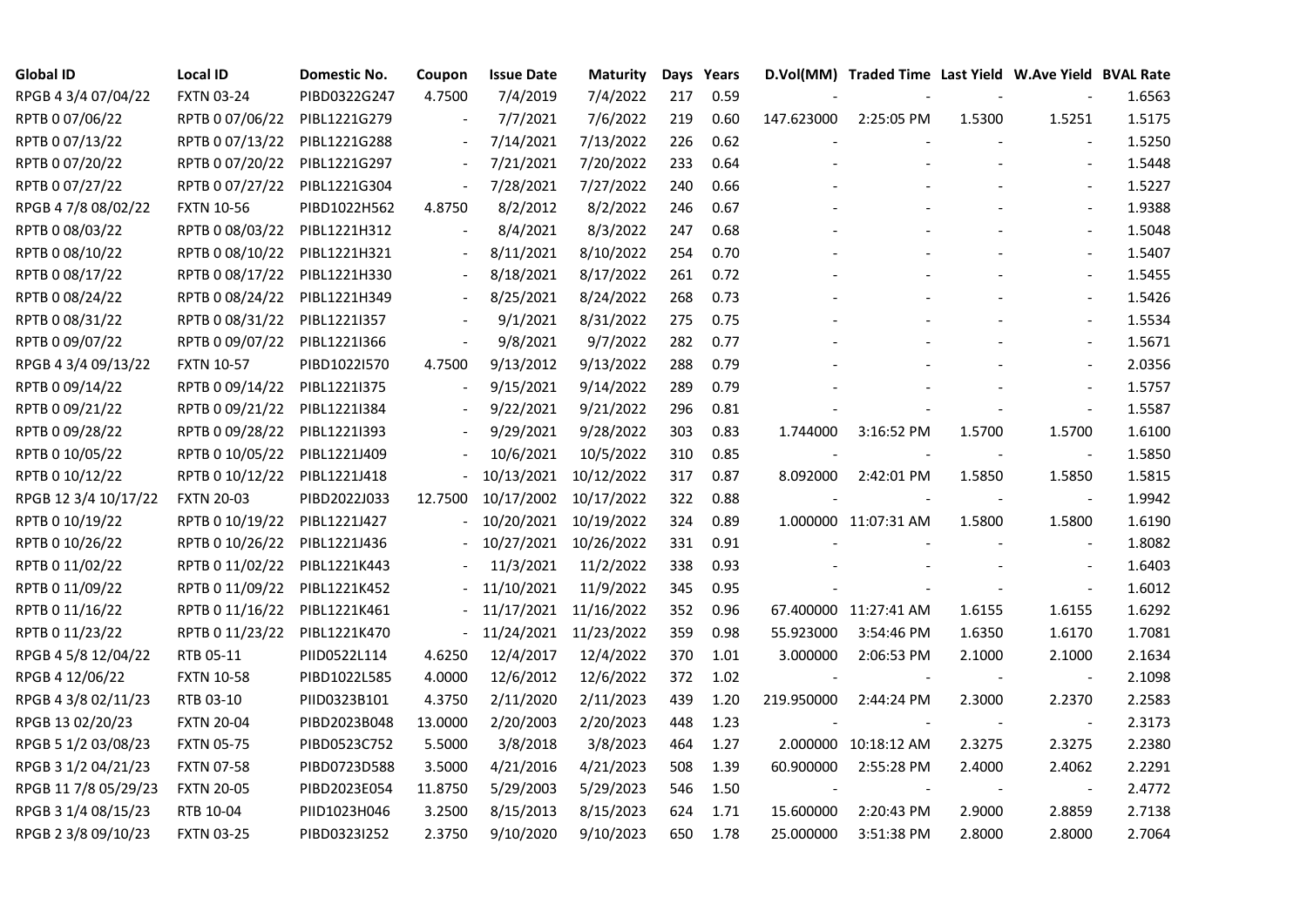| <b>Global ID</b>     | <b>Local ID</b>   | Domestic No. | Coupon  | <b>Issue Date</b> | <b>Maturity</b>  |     | Days Years |             | D.Vol(MM) Traded Time Last Yield W.Ave Yield BVAL Rate |        |                          |        |
|----------------------|-------------------|--------------|---------|-------------------|------------------|-----|------------|-------------|--------------------------------------------------------|--------|--------------------------|--------|
| RPGB 11 3/8 10/23/23 | <b>FXTN 20-06</b> | PIBD2023J068 | 11.3750 | 10/23/2003        | 10/23/2023       | 693 | 1.90       |             |                                                        |        |                          | 2.7170 |
| RPGB 2 3/8 03/09/24  | RTB 03-11         | PIID0324C115 | 2.3750  | 3/9/2021          | 3/9/2024         | 831 | 2.28       | 1052.378000 | 3:44:34 PM                                             | 2.8975 | 2.8413                   | 2.9095 |
| RPGB 6 1/4 03/12/24  | RTB 05-12         | PIID0524C129 | 6.2500  | 3/12/2019         | 3/12/2024        | 834 | 2.28       | 30.000000   | 2:28:51 PM                                             | 3.0000 | 3.0000                   | 2.9598 |
| RPGB 4 1/2 04/20/24  | <b>FXTN 07-59</b> | PIBD0724D595 | 4.5000  | 4/20/2017         | 4/20/2024        | 873 | 2.39       |             |                                                        |        | $\overline{\phantom{a}}$ | 3.0468 |
| RPGB 12 3/8 06/03/24 | <b>FXTN 20-07</b> | PIBD2024F075 | 12.3750 | 6/3/2004          | 6/3/2024         | 917 | 2.51       |             |                                                        |        | $\overline{\phantom{a}}$ | 3.0319 |
| RPGB 12 7/8 08/05/24 | <b>FXTN 20-08</b> | PIBD2024H086 | 12.8750 | 8/5/2004          | 8/5/2024         | 980 | 2.68       |             |                                                        |        | $\blacksquare$           | 3.1176 |
| RPGB 4 1/8 08/20/24  | <b>FXTN 10-59</b> | PIBD1024H595 | 4.1250  | 8/20/2014         | 8/20/2024        | 995 | 2.72       |             |                                                        |        | $\blacksquare$           | 3.1987 |
| RPGB 4 1/4 10/17/24  | <b>FXTN 05-76</b> | PIBD0524J762 | 4.2500  | 10/17/2019        | 10/17/2024 1,053 |     | 2.88       |             |                                                        |        |                          | 3.1990 |
| RPGB 13 3/4 11/11/24 | <b>FXTN 20-09</b> | PIBD2024K091 | 13.7500 | 11/11/2004        | 11/11/2024 1,078 |     | 2.95       |             |                                                        |        |                          | 3.2509 |
| RPGB 5 3/4 04/12/25  | FXTN 07-61        | PIBD0725D618 | 5.7500  | 4/12/2018         | 4/12/2025 1,230  |     | 3.37       |             |                                                        |        | $\overline{a}$           | 3.7407 |
| RPGB 12 1/8 04/14/25 | <b>FXTN 20-10</b> | PIBD2025D103 | 12.1250 | 4/14/2005         | 4/14/2025 1,232  |     | 3.37       |             |                                                        |        | $\blacksquare$           | 3.4366 |
| RPGB 2 5/8 08/12/25  | RTB 05-13         | PIID0525H130 | 2.6250  | 8/12/2020         | 8/12/2025 1,352  |     | 3.70       | 462.005000  | 3:54:12 PM                                             | 3.5550 | 3.5277                   | 3.5256 |
| RPGB 3 5/8 09/09/25  | <b>FXTN 10-60</b> | PIBD10251608 | 3.6250  | 9/9/2015          | 9/9/2025 1,380   |     | 3.78       | 62.300000   | 3:54:32 PM                                             | 3.7000 | 3.7000                   | 3.7000 |
| RPGB 12 1/8 10/20/25 | <b>FXTN 20-11</b> | PIBD2025J116 | 12.1250 | 10/20/2005        | 10/20/2025 1,421 |     | 3.89       |             |                                                        |        | $\blacksquare$           | 3.6607 |
| RPGB 18 1/4 11/29/25 | <b>FXTN 25-01</b> | PIBD2525K015 | 18.2500 | 11/29/2000        | 11/29/2025 1,461 |     | 4.00       |             |                                                        |        | $\sim$                   | 3.7082 |
| RPGB 10 1/4 01/19/26 | <b>FXTN 20-12</b> | PIBD2026A122 | 10.2500 | 1/19/2006         | 1/19/2026 1,512  |     | 4.14       |             |                                                        |        | $\overline{a}$           | 3.7574 |
| RPGB 6 1/4 02/14/26  | <b>FXTN 07-62</b> | PIBD0726B627 | 6.2500  | 2/14/2019         | 2/14/2026 1,538  |     | 4.21       |             |                                                        |        | $\overline{\phantom{a}}$ | 4.0365 |
| RPGB 3 3/8 04/08/26  | <b>FXTN 05-77</b> | PIBD0526D772 | 3.3750  | 4/8/2021          | 4/8/2026 1,591   |     | 4.36       | 1150.881000 | 3:58:15 PM                                             | 4.0350 | 4.0258                   | 4.0151 |
| RPGB 3 1/2 09/20/26  | RTB 10-05         | PIID1026I057 | 3.5000  | 9/20/2016         | 9/20/2026 1,756  |     | 4.81       |             |                                                        |        | $\blacksquare$           | 3.9920 |
| RPGB 6 1/4 10/20/26  | RTB 15-01         | PIID1526J019 | 6.2500  | 10/20/2011        | 10/20/2026 1,786 |     | 4.89       |             |                                                        |        | $\blacksquare$           | 4.0217 |
| RPGB 8 12/07/26      | <b>FXTN 20-13</b> | PIBD2026L139 | 8.0000  | 12/7/2006         | 12/7/2026 1,834  |     | 5.02       |             |                                                        |        | $\blacksquare$           | 4.0677 |
| RPGB 5 3/8 03/01/27  | RTB 15-02         | PIID1527C023 | 5.3750  | 3/1/2012          | 3/1/2027 1,918   |     | 5.25       |             |                                                        |        |                          | 4.1255 |
| RPGB 4 3/4 05/04/27  | <b>FXTN 10-61</b> | PIBD1027E617 | 4.7500  | 5/4/2017          | 5/4/2027 1,982   |     | 5.43       |             |                                                        |        |                          | 4.1986 |
| RPGB 8 5/8 09/06/27  | <b>FXTN 20-14</b> | PIBD2027I140 | 8.6250  | 9/6/2007          | 9/6/2027 2,107   |     | 5.77       |             |                                                        |        |                          | 4.2618 |
| RPGB 6 1/4 03/22/28  | <b>FXTN 10-63</b> | PIBD1028C635 | 6.2500  | 3/22/2018         | 3/22/2028 2,305  |     | 6.31       |             |                                                        |        | $\overline{\phantom{a}}$ | 4.3481 |
| RPGB 3 5/8 04/22/28  | <b>FXTN 07-64</b> | PIBD0728D649 | 3.6250  | 4/22/2021         | 4/22/2028 2,336  |     | 6.40       | 850.000000  | 3:59:56 PM                                             | 4.2500 | 4.2279                   | 4.2533 |
| RPGB 3 3/4 08/12/28  | <b>FXTN 07-65</b> | PIBD0728H654 | 3.7500  | 8/12/2021         | 8/12/2028 2,448  |     | 6.70       | 1300.000000 | 3:42:02 PM                                             | 4.3500 | 4.3500                   | 4.3496 |
| RPGB 9 1/2 12/04/28  | <b>FXTN 20-15</b> | PIBD2028L151 | 9.5000  | 12/4/2008         | 12/4/2028 2,562  |     | 7.01       |             |                                                        |        | $\blacksquare$           | 4.4216 |
| RPGB 67/8 01/10/29   | <b>FXTN 10-64</b> | PIBD1029A644 | 6.8750  | 1/10/2019         | 1/10/2029 2,599  |     | 7.12       |             |                                                        |        |                          | 4.6210 |
| RPGB 8 3/4 05/27/30  | <b>FXTN 20-16</b> | PIBD2030E166 | 8.7500  | 5/27/2010         | 5/27/2030 3,101  |     | 8.49       |             |                                                        |        |                          | 4.7930 |
| RPGB 2 7/8 07/09/30  | <b>FXTN 10-65</b> | PIBD1030G655 | 2.8750  | 7/9/2020          | 7/9/2030 3,144   |     | 8.61       |             |                                                        |        |                          | 4.9445 |
| RPGB 12 1/2 07/28/30 | <b>FXTN 25-02</b> | PIBD2530G029 | 12.5000 | 7/28/2005         | 7/28/2030 3,163  |     | 8.66       |             |                                                        |        | $\blacksquare$           | 4.8217 |
| RPGB 11 1/4 01/26/31 | <b>FXTN 25-03</b> | PIBD2531A032 | 11.2500 | 1/26/2006         | 1/26/2031 3,345  |     | 9.16       |             |                                                        |        | $\blacksquare$           | 4.9003 |
| RPGB 8 07/19/31      | <b>FXTN 20-17</b> | PIBD2031G171 | 8.0000  | 7/19/2011         | 7/19/2031 3,519  |     | 9.64       |             | 19.200000 11:40:18 AM                                  | 4.8250 | 4.8250                   | 4.8552 |